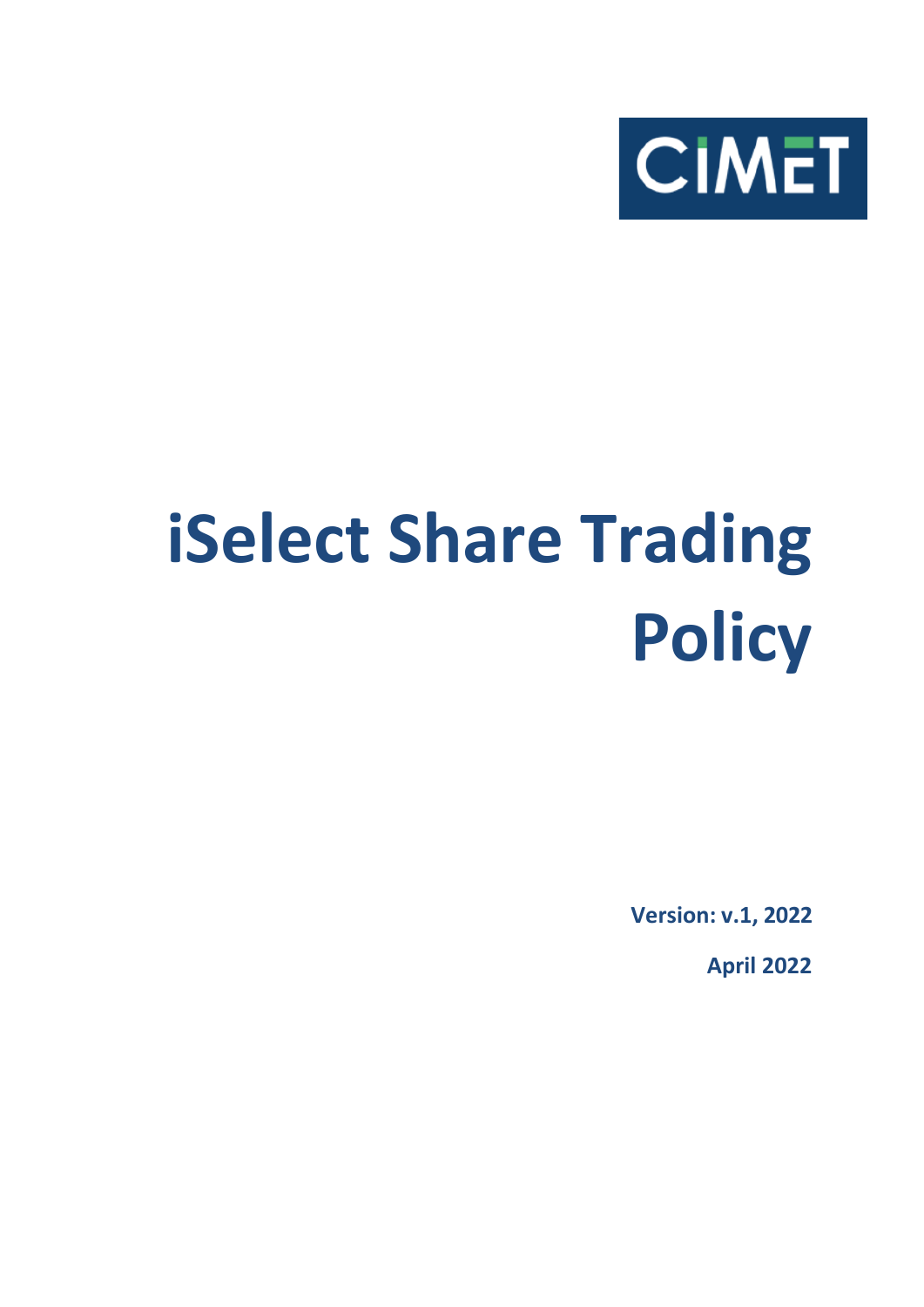## **1. Document Control**

## 1.1. Purpose

The purpose of this policy is to ensure that CIMET Persons are not permitted to deal in iSelect securities.

## 1.2. Policy Information

| Policy Contact:       | <b>Company Secretary</b> | <b>Policy Owner:</b>     | Board         |
|-----------------------|--------------------------|--------------------------|---------------|
| <b>Approval date:</b> | 21 April 2022            | <b>Effective Date:</b>   | 21 April 2022 |
| <b>Review period:</b> | Every 2 years            | <b>Next review date:</b> | 20 April 2024 |

## 1.3. Scope

This policy applies to each CIMET Person as defined in the definitions section of this policy.

## 1.4. Record keeping requirements

Documents relating to this policy will be held for five years after they have been superseded.

#### 1.5. Document History

| <b>Version</b> | <b>Date Approved</b> | <b>Author</b>                | <b>Description</b> |
|----------------|----------------------|------------------------------|--------------------|
| v.1            | 21 April 2022        | External<br>∟egal<br>Counsel | Creation           |

## 1.6. Definitions

| <b>Term</b>               | <b>Definition</b>                                                                                                                                                                                                                                                                           |
|---------------------------|---------------------------------------------------------------------------------------------------------------------------------------------------------------------------------------------------------------------------------------------------------------------------------------------|
| <b>CIMET Group</b>        | means each of CIMET Holdings Pty Ltd ACN 639 859 797 (CIMET), CIMET<br>Sales Pty Ltd ACN 620 395 726 (CIMET Sales) and Bulk Bargains Pty Ltd<br>ACN 609 377 406 (Bulk Bargains), and each a CIMET Group Company.                                                                            |
| <b>CIMET Person</b>       | means:<br>all directors, employees and consultants of a CIMET Group Company<br>(each a CIMET employee); and<br>a spouse, dependent child, a close relative or a person acting in concert<br>with a CIMET employee.                                                                          |
| <b>Inside Information</b> | a person possesses Inside Information in relation to iSelect if:<br>the person possesses information that is not generally available<br>$\mathsf{L}$<br>to the public and, if the information were generally available, a<br>reasonable person would expect it to have a material effect on |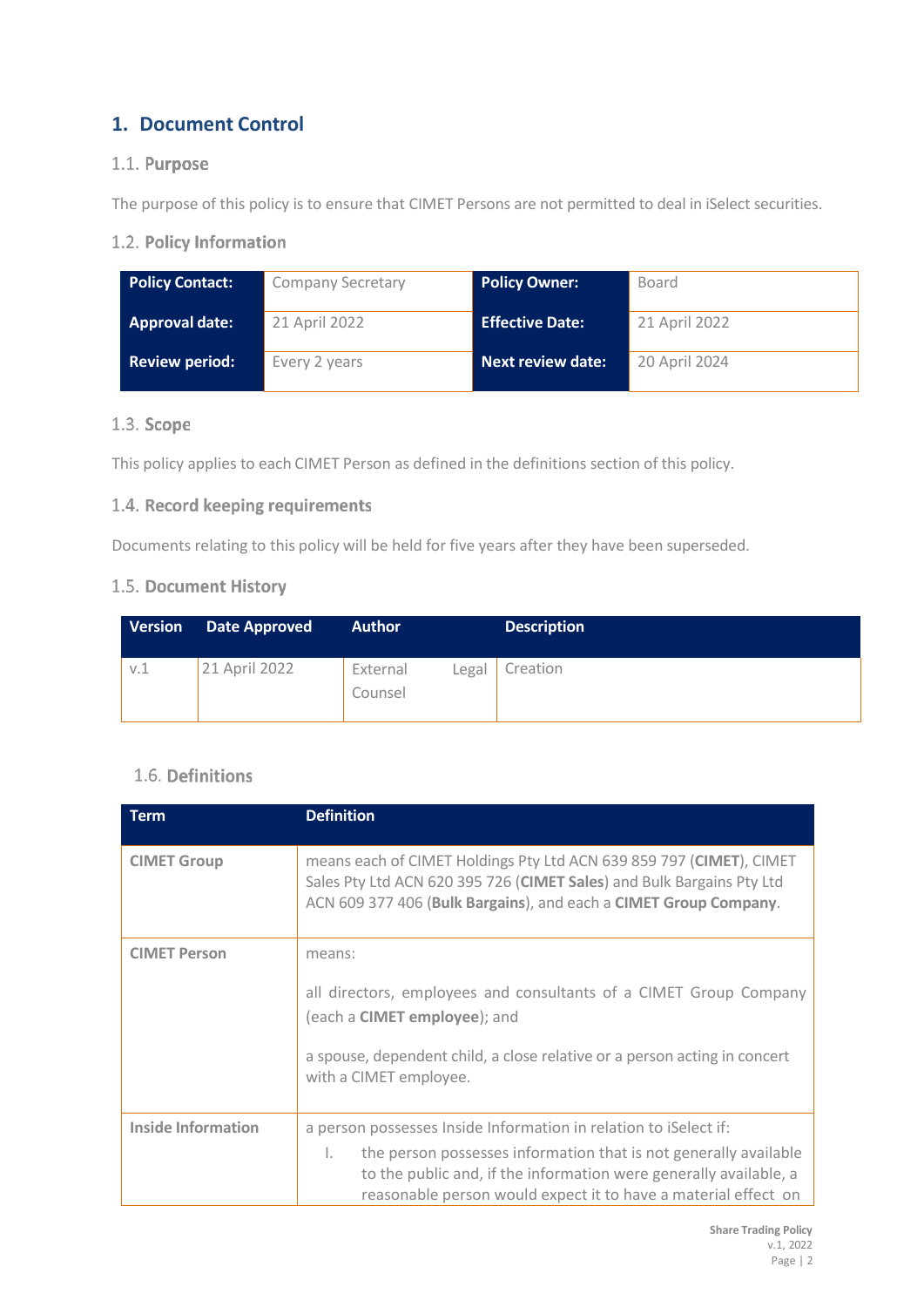|                       | the price or value of iSelect's securities (or a decision whether or<br>not to trade in them); and<br>the person knows, or ought reasonably to know, that the<br>Ш.<br>information is not generally available and, if it were generally<br>available, a reasonable person would expect it to have a material |
|-----------------------|--------------------------------------------------------------------------------------------------------------------------------------------------------------------------------------------------------------------------------------------------------------------------------------------------------------|
| <b>iSelect or ISU</b> | effect on the price or value of iSelect's securities.<br>iSelect Limited ACN 124 302 932.                                                                                                                                                                                                                    |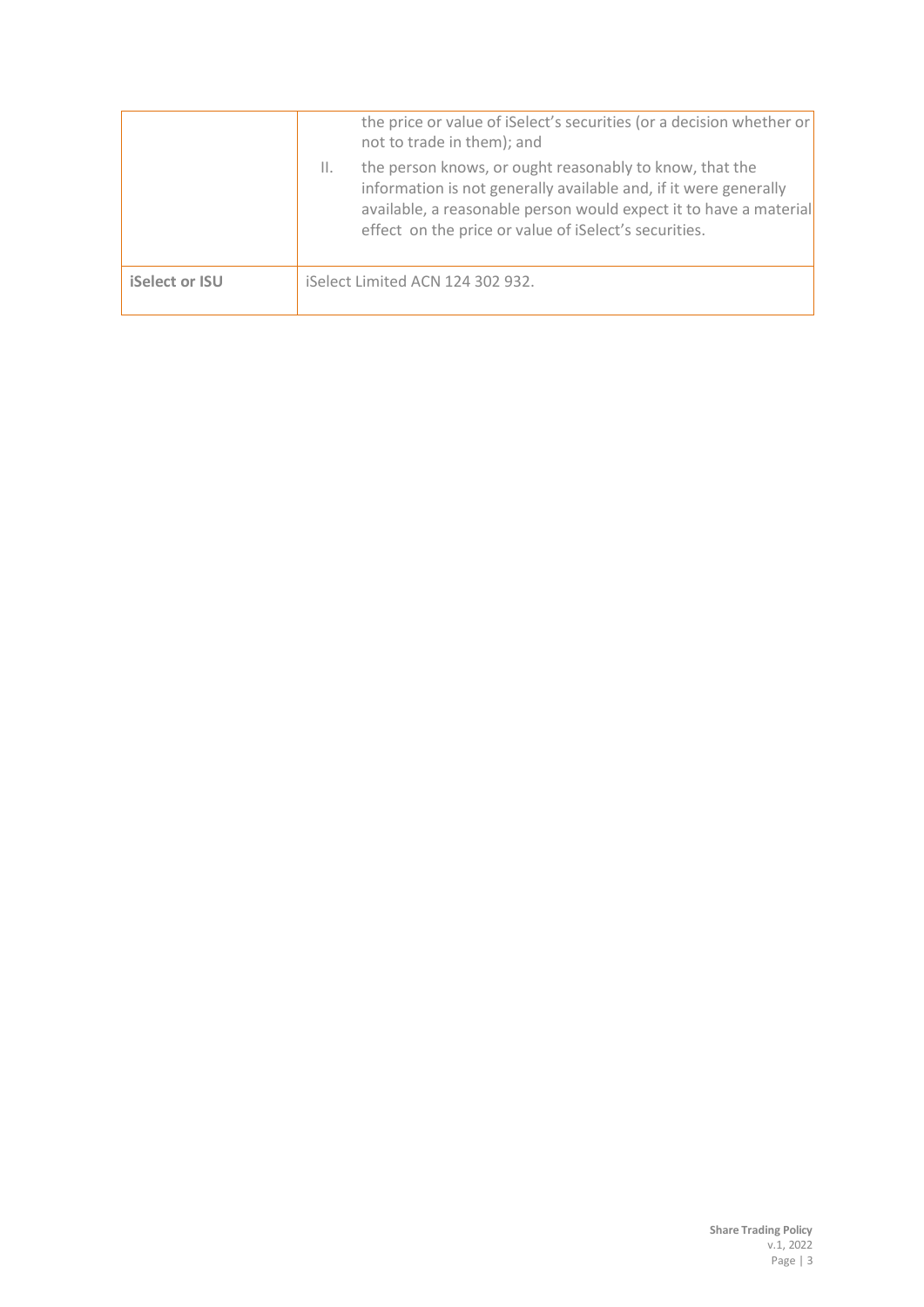## **2. Policy**

## 2.1. Overview

The *Corporations Act 2001 (Cth)* (**Corporations Act**) prohibits the trading in shares, options, debentures (including convertible notes) and other securities (**securities**) of a company by any person who is in possession of undisclosed price sensitive information regarding that company. The Corporations Act imposes substantial penalties on persons who breach those provisions.

To prevent any dealings in iSelect securities by CIMET Persons who hold Inside Information, this policy restricts each CIMET Person from dealing in securities in iSelect as they may acquire Inside Information about such securities through their position or dealings with the CIMET Group.

For the purposes of this policy "to deal" in iSelect securities includes subscribing for, purchasing or selling iSelect's securities or entering into an agreement to do any of those things.

## 2.2. Restrictions on trading

Each CIMET Person may not, subject to section 2.3, buy or sell iSelect securities.

## 2.3. Exemptions from the restrictions in this policy

CIMET Persons may at any time, subject to the insider trading provisions of the *Corporations Act 2001 (Cth)*:

- I. transfer iSelect securities already held into a self-managed superannuation fund or other saving scheme in which the CIMET person is a beneficiary;
- II. trade in iSelect securities where the trading occurs under an offer to all or most of the security holders of iSelect;
- III. acquire iSelect's securities under a bonus issued made to all holders of securities in iSelect of the same class;
- IV. acquire iSelect's ordinary shares by conversion of securities giving a right of conversion to iSelect's ordinary shares;
- V. receive iSelect securities under any director or employee security plan (but may not sell all or any of the securities received under these plans other than in accordance with this trading policy); or
- VI. acquire or dispose of iSelect's securities pursuant to the terms of the Share Sale and Subscription Deed between iSelect, CIMET Holdings and others dated 27 February 2022.

If a CIMET Person undertakes any of the actions described in section 2.3, that CIMET Person must advise the company secretary.